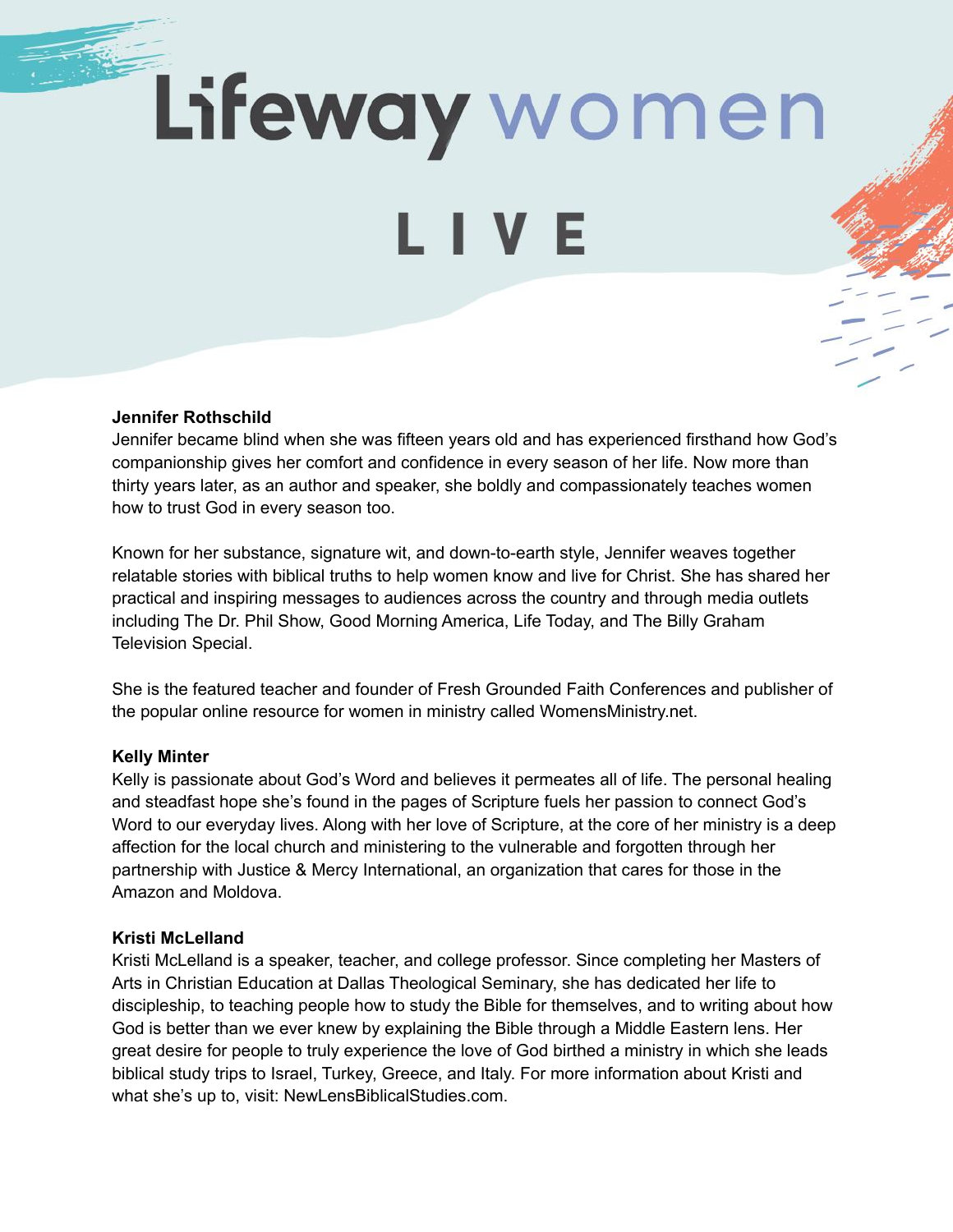### **Lisa Harper**

Rarely are the terms hilarious storyteller and theological scholar used in the same sentence, much less used to describe the same person. But Lisa Harper is anything but stereotypical. She has been lauded as a gifted communicator, whose writing and speaking overflow with colorful pop culture references that connect the dots between the Bible era and modern life. Her style combines sound scriptural exposition with relatable anecdotes and comedic wit. Lisa describes her greatest accomplishment to date as becoming Missy's mama. After a difficult two-year journey, Lisa was finally able to bring her adopted daughter home from Haiti, and she hasn't stopped grinning since. Learn more about Lisa and her most recent Bible study, *How Much More*, at lifeway.com/lisaharper.

# **Ruth Chou Simons**

Ruth Chou Simons is a Wall Street Journal bestselling and award-winning author of several books, including When Strivings Cease, Beholding and Becoming, and TruthFilled. She is an artist, entrepreneur, and speaker, using each platform to spiritually sow the Word of God into people's hearts. Through her online shop at GraceLaced.com and her social media community, Simons shares her journey of God's grace intersecting daily life with word and art. Ruth and her husband, Troy, are grateful parents to six boys—their greatest adventure.

# **Elizabeth Woodson**

Elizabeth Woodson is a Bible teacher and author who is passionate about equipping believers to understand the rich theological truths of Scripture. She loves helping people internalize their faith and connect it practically to everyday life.

She is a contributing author for *World on Fire* and the author of *Embrace Your Life: How To Find Joy When The Life You Have is Not The Life You Hoped For.* She is also a graduate of Dallas Theological Seminary with a Masters in Christian Education.

# **Ellie Holcomb**

"This record is about a deeper sorrow and a higher hope," says Ellie Holcomb of her latest album, CANYON, the third full-length solo project from the singer/songwriter. For eight years, she recorded and toured full-time with her husband's band, Drew Holcomb and The Neighbors, before stepping off the road when her first child was born. Her solo debut, As Sure As The Sun (2014), landed her a Top 10 hit at Christian radio with "The Broken Beautiful" and a GMA Dove Award for "New Artist of the Year." Her critically-acclaimed sophomore LP, Red Sea Road, followed in 2017. In subsequent years, Holcomb has released two children's books—each with a companion EP of original music written specifically for kids, the second of which earned her a Dove Award for "Children's Album of the Year" in 2020. She's consistently writing, touring and performing while raising three kids with Drew in her hometown of Nashville, Tennessee.